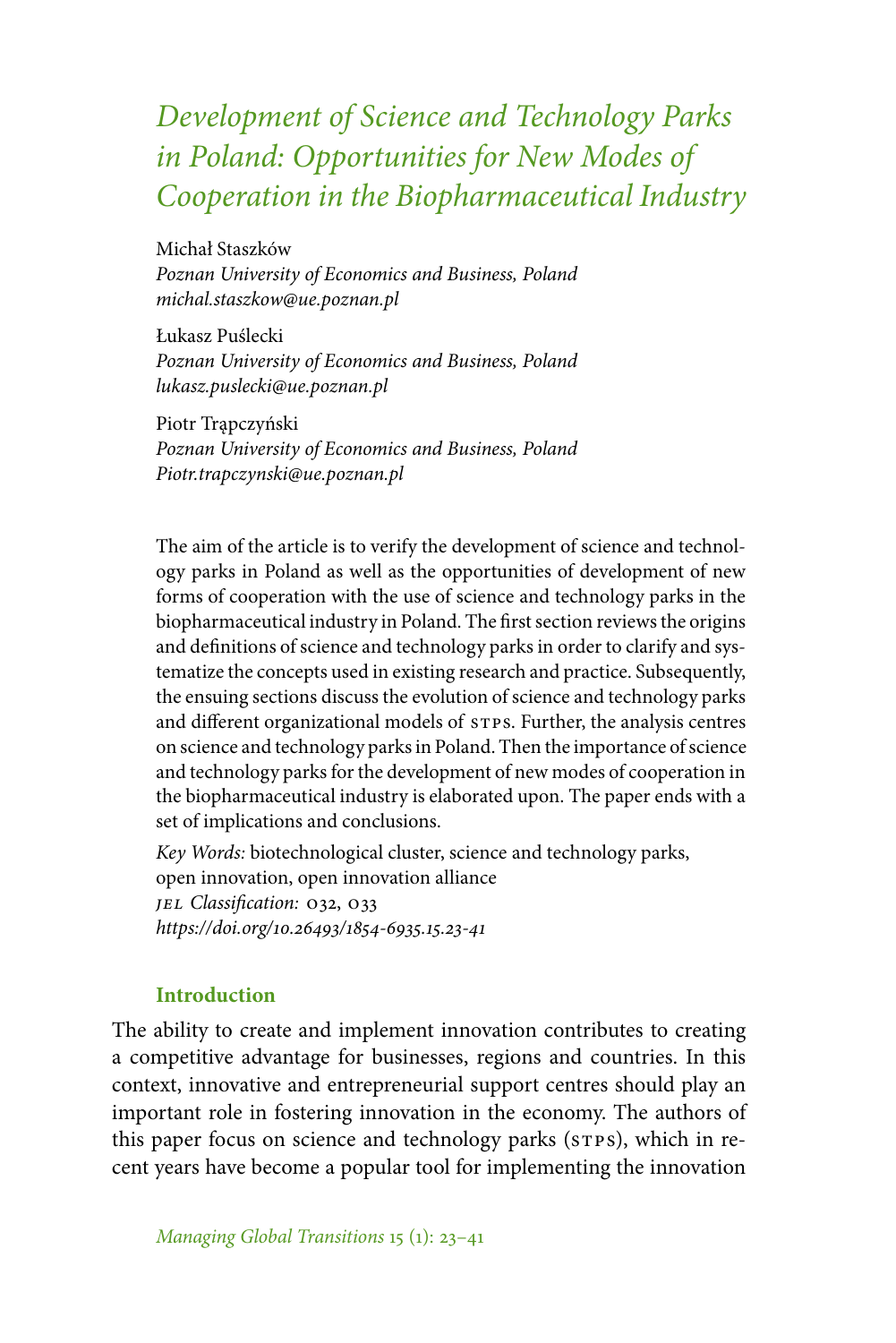policy of the European Union and individual countries. Technological parks, apart from industrial clusters, are considered to be the most advanced and comprehensive institutional form of the knowledge economy (Felsenstein 1994; Asheim and Coenen 2005; Matusiak and Bakowski, 2008). Technological parks, as a tool of innovation policy of countries and regions, are to contribute to increasing the level of innovation, both at the local and national level.

In the literature of economics, economic geography or public policy, there is no clearly defined theory concerning the formation of technology parks. Link and Scott (2007) found that the most similar theory, to which the phenomena of technological parks may relate, is the concept of industrial clusters. Thanks to the proximity of a technology park, it is possible to streamline knowledge across companies, research institutes and universities, thus fostering innovation. Moreover, technology parks are often trying to attract companies from specific, highly specialized industries, which is analogous to industrial clusters.

The aim of the article is to verify the development of science and technology parks in Poland as well as the opportunities of development of new forms of cooperation with the use of science and technology parks in the biopharmaceutical sector in Poland. The paper is structured as follows. The first section reviews the origins and definitions of science and technology parks in order to clarify and systematize the concepts used in existing research and practice. Subsequently, the ensuing sections discuss the evolution of science and technology parks and different organizational models of stps. Further, the analysis centres on science and technology parks in Poland. Then the importance of science and technology parks for the development of new modes of cooperation in the biopharmaceutical industry is elaborated upon. The paper ends with a set of implications and conclusions.

## **Science, Research and Technology Parks: Origins and Definitions**

The first parks, as a tool of scientific policy and later innovation policy, appeared in the 1950s. In the literature of the subject, the first unit of this type is listed Bohanson Research Park in Menlo Park, California, founded in 1948 (Wessner 2009). Most researchers consider the first actual technology park, however, to be Stanford Research Park, which was established in 1951 at Stanford University. It was around this park that the socalled Silicon Valley, an area of innovation and high technology, flour-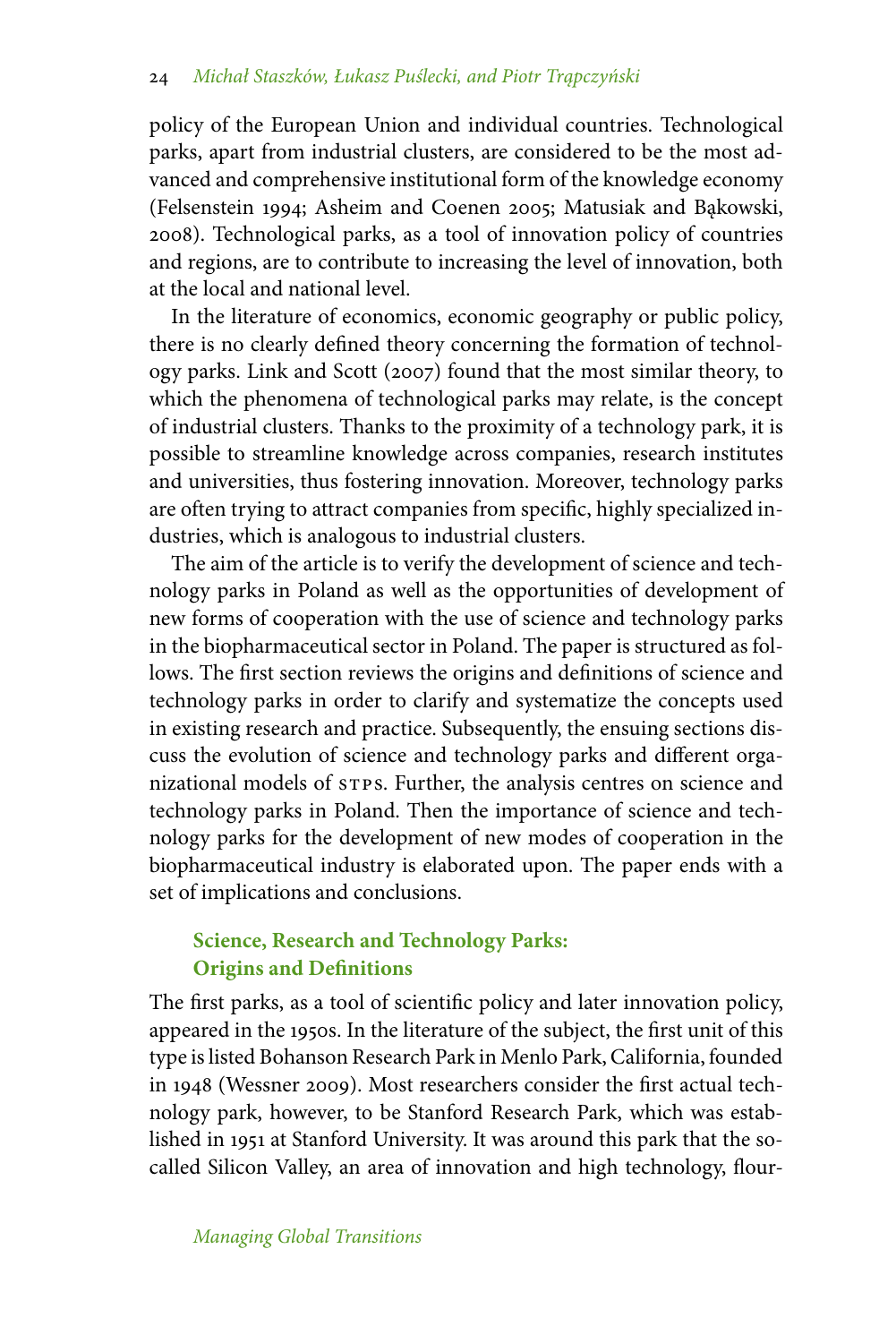ished later on. One of the oldest parks in Europe is Cambridge Science Park, created in 1970 (http://www.cambridgesciencepark.co.uk), whole twenty years after the establishment of the Stanford Research Park.

For the first technology park in Poland should be recognized Poznan Science and Technology Park, founded on the initiative of the University of Adam Mickiewicz in Poznań in 1995 (Matusiak and Bąkowski 2008). In the 80's and 90's of the 20th century more and more units of this type began to appear, and research conducted cyclically by the International Association of Science Parks and Areas of Innovation (iasp) indicates that more than 50% of science and technology parks in the world were established after 2000 (iasp 2012). In the 80's and 90's of the 20th century, cities brought to life institutes called technology parks to support the process of reindustrialisation, to contribute to regional development, and to create synergies between companies located within parks (Castells and Hall 1994). The specific fashion for creating technology parks in Europe after 2000 may be the result of European Union policies. Many units of this type, also in Poland, were created thanks to the availability of eu funds allocated for the construction of infrastructure, management or development of an innovative environment.

In the literature of the subject there are many names referring to the concept of technology park: science parks, technology, research, science and research, science and technology, industry, industry and technology (Link and Scott 2007; Pelle, Bober, and Lis 2008; Link 2009; World Bank 2010; Matusiak 2011). The iasp conducted a study among these units and presented the following results on the naming (Matusiak and Bąkowski 2008):

- technology park 30% of all parks,
- science park  $24\%$ ,
- science and technology park  $-13%$ ,
- research park  $-10\%$ ,
- technopolis  $5\%$ ,
- other  $-18%$ .

Differences in naming of parks result from cultural, legal and ownership differences. In Poland, the most commonly used name is technology park, in France technopolis, and in the United States research park, which is connected with the functioning of parks within the university or in its immediate vicinity. Their functions are convergent and focus on supporting innovation and entrepreneurship.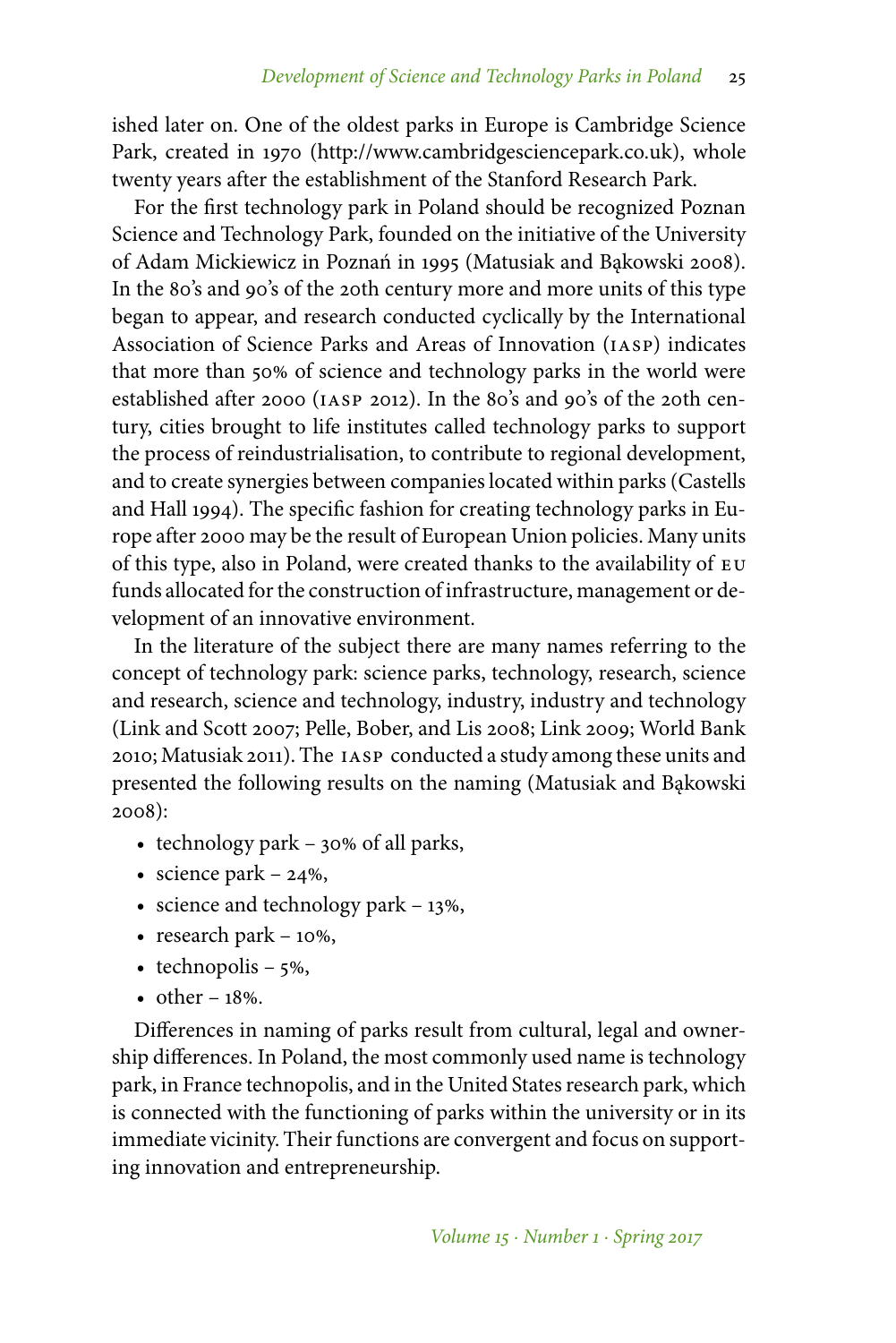iasp has created a technology park definition in 2002, according to which a technology park is an organization run by qualified professionals whose aim is to increase the well-being of the community in which it operates by promoting a culture of innovation and competition among knowledge-based entrepreneurs and institutions (iasp 2012). To achieve the above park objectives:

- Stimulates and manages the flow of knowledge and technology between higher education institutions,  $R&D$  units, businesses and markets;
- Facilitates the creation and development of knowledge-based enterprises through incubation and budding;
- Adds value to companies through high-quality services and access to high-quality space and infrastructure (iasp 2012).

In the Polish legislation, there is also a definition of a technology park as a set of separated real estate with technical infrastructure, created to transfer knowledge and technology between scientific units and entrepreneurs, where entrepreneurs are offered modern technology services in the field of: consulting in the creation and development of enterprises. The transfer of technology and the transformation of research and development into technological innovation, as well as the creation of favourable business conditions by making available the real estate and technical infrastructure on a contractual basis ('Ustawa z dn. 20 marca' 2002).

The United Kingdom Science Parks Association (http://www.ukspa .org.uk) cites the following definition of a science park: A Science Park is a business support and technology transfer initiative that:

- Encourages and supports the start up and incubation of innovationled, high-growth, knowledge-based businesses.
- Provides an environment where larger and international businesses can develop specific and close interactions with a particular centre of knowledge creation for their mutual benefit.
- Has formal and operational links with centres of knowledge creation such as universities, higher education institutes and research organisations.

The Association of University Research Parks (http://www.aurp.net), operating in the United States, defines a university research park as a property-based venture, which:

• Master plans property designed for research and commercialization;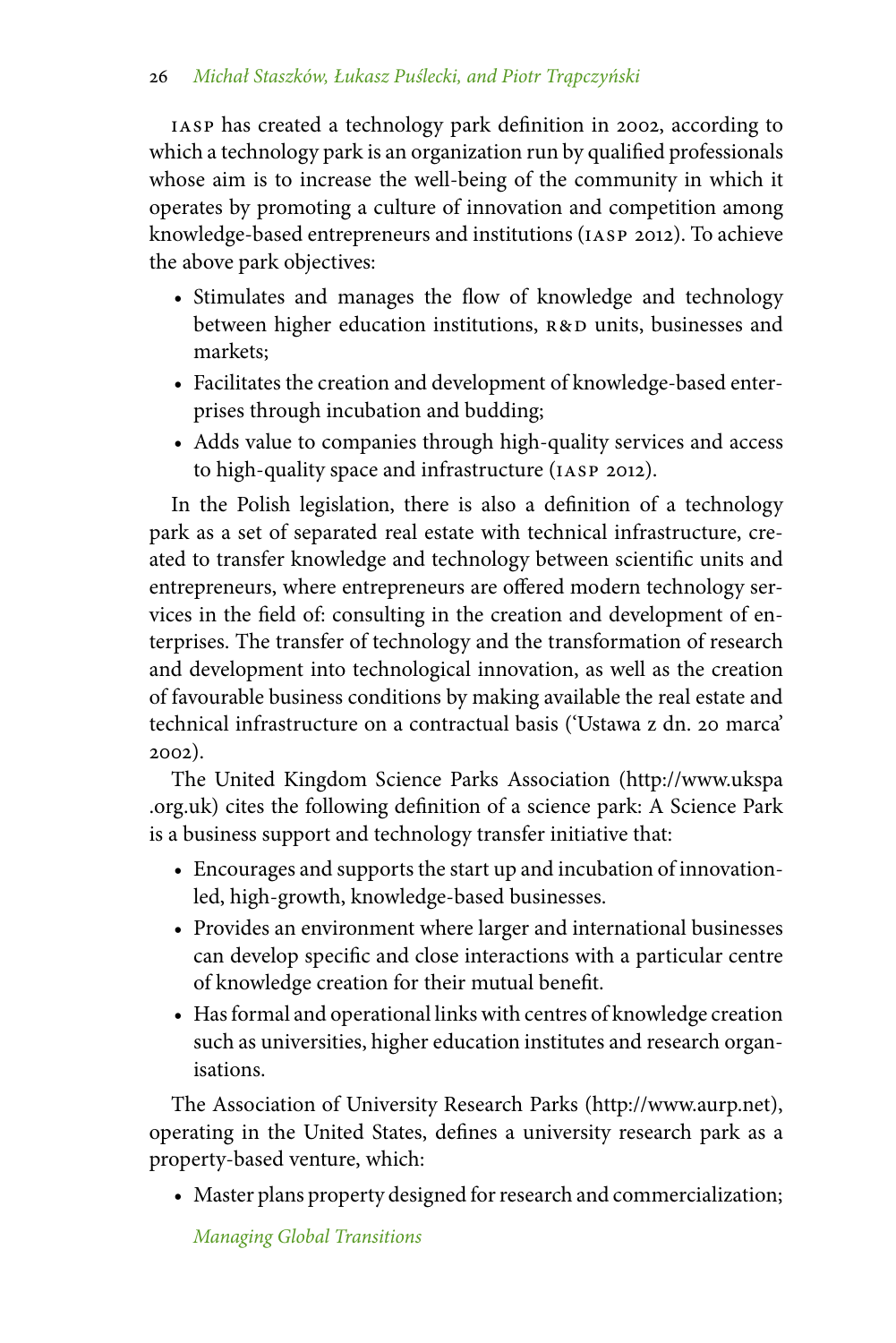| Goal           | Enhancing knowledge transfer from universities to business.                                                                                                                                                                                |
|----------------|--------------------------------------------------------------------------------------------------------------------------------------------------------------------------------------------------------------------------------------------|
| Infrastructure | High quality, low building construction ratio, coupled with a wide<br>range of business support services.                                                                                                                                  |
| Links          | University or a suitable $R&D$ centre must be formally committed to<br>collaborate with the science park and firms (normally, universities<br>should have an important role in the science parks management).                              |
| Access         | Restricted to knowledge activities, with possible sectoral preferences<br>(if knowledge base is significant across different scientific fields and<br>there is entrepreneurial critical mass – not likely in many 'followers'<br>regions). |
|                |                                                                                                                                                                                                                                            |

table 1 Main Features of Science and Technology Parks

NOTES Adapted from Almeida, Santos, and Silva (2009, 5).

- Creates partnerships with universities and research institutions;
- Encourages the growth of new companies;
- Translates technology;
- Drives technology-led economic development.

Regardless of naming, parks play a similar role – they stimulate the flow of knowledge and enable the development of entrepreneurship and innovation. The definitional differences result from ownership, legal and cultural determinants. The tasks and services of the park initiatives remain similar and their common features are shown in table 1.

Access to infrastructure, connections with scientific research units and developed organizational structures in an ideal, modelled situation allow realizing the following benefits (Matusiak 2008):

- Research institutions offering new technological solutions and innovative companies seeking new development opportunities;
- Rich business environment in the areas of finance, consulting, training and support for the development of innovative companies;
- Para-bank institutions financing high-risk ventures;
- High quality of infrastructure and environmental values;
- High entrepreneurial potential and business climate, attracting creative people from other regions;
- Government, regional and local programs to support entrepreneurship, technology transfer and the development of new technology companies.

The combination of the aforementioned elements is intended to enable specific objectives to be set before technology parks, namely: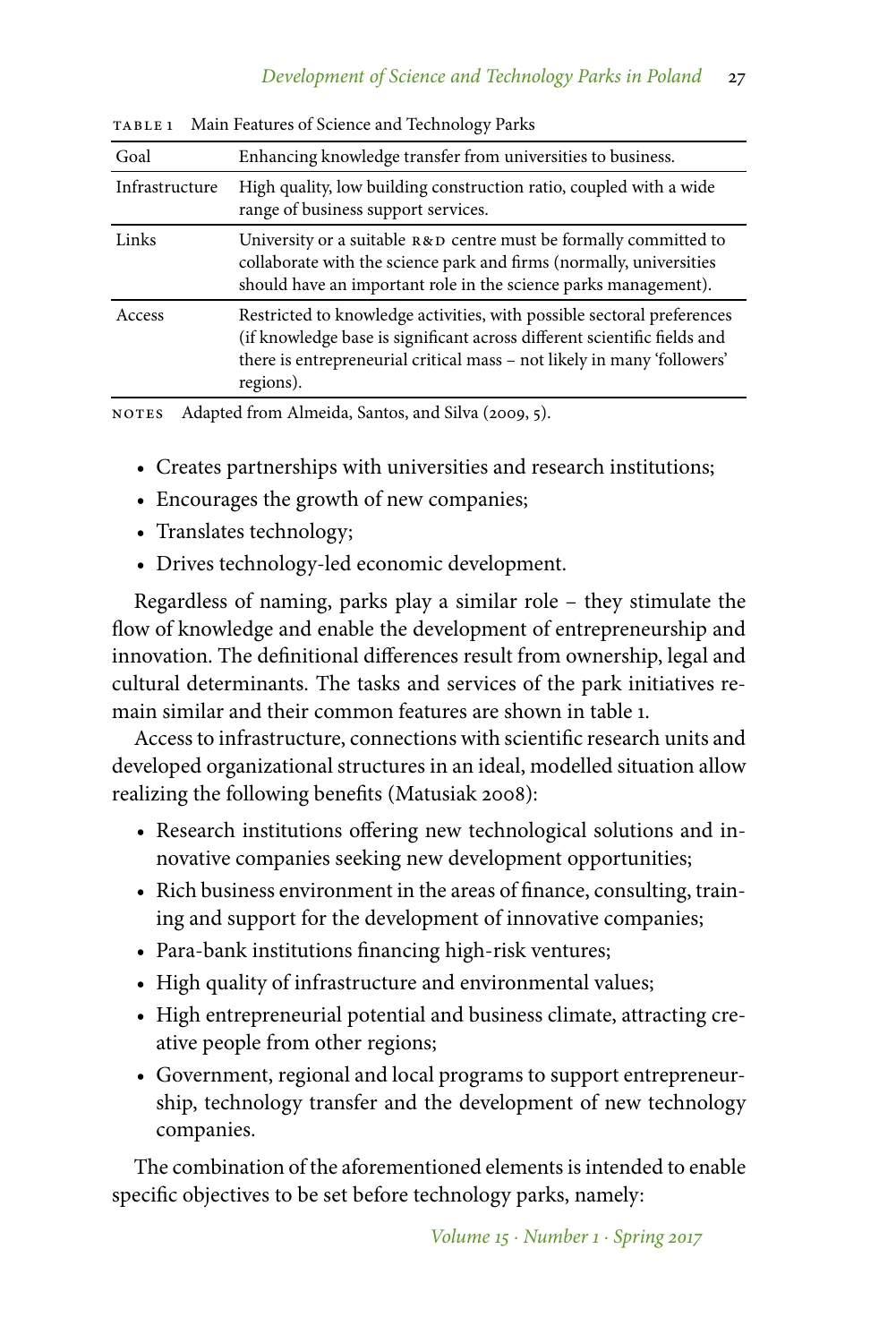## 28 Michał Staszków, Łukasz Puślecki, and Piotr Trąpczyński

- Incubation of start-up companies supporting entrepreneurship in general as well as high technology companies is one of the core tasks of technology parks. Typically, incubated companies receive an offer to rent space on preferential terms. Support also covers training, management, legal and accounting services.
- Business services this service includes advice on business start-up and registration, business plan development, and fundraising. The service is not limited to incubation companies, it is available both to park tenants and outside companies.
- Leasing of office, production, and laboratory and production space – the area may be offered to companies located at the end of the incubation process within the park as well as to outside companies.
- Research services this applies to services provided by laboratories located in the park.
- Technology transfer services this is also one of the fundamental objectives of the operation of technology parks. Technology transfer between enterprises and  $R&D$  units is carried out when the park can provide specialist services such as innovative project management, marketing services, market research.
- Management of investment areas some of the parks have the investment space they use for developing businesses.
- Training and education this is a key issue for incubated businesses and a form of support for existing companies. These companies are often just learning how to operate in the market, so training in running a business, raising capital or marketing is beneficial to them (Matusiak and Bakowski 2008).

These goals are universal, regardless of the name, legal form or function model adopted by the individual. Over the past 60 years of existence, the concept of technology parks has changed, and the above objectives relate mainly to the so-called parks. In this work, the name for the concept of science, technology, research parks is the technology park, which is the most frequently used name in Poland.

## **Evolution of Science and Technology Parks**

Similar to the case of science and innovation policy, the concept and functions of technology parks have evolved. The literature on the subject lists three generations of technology parks. First-generation science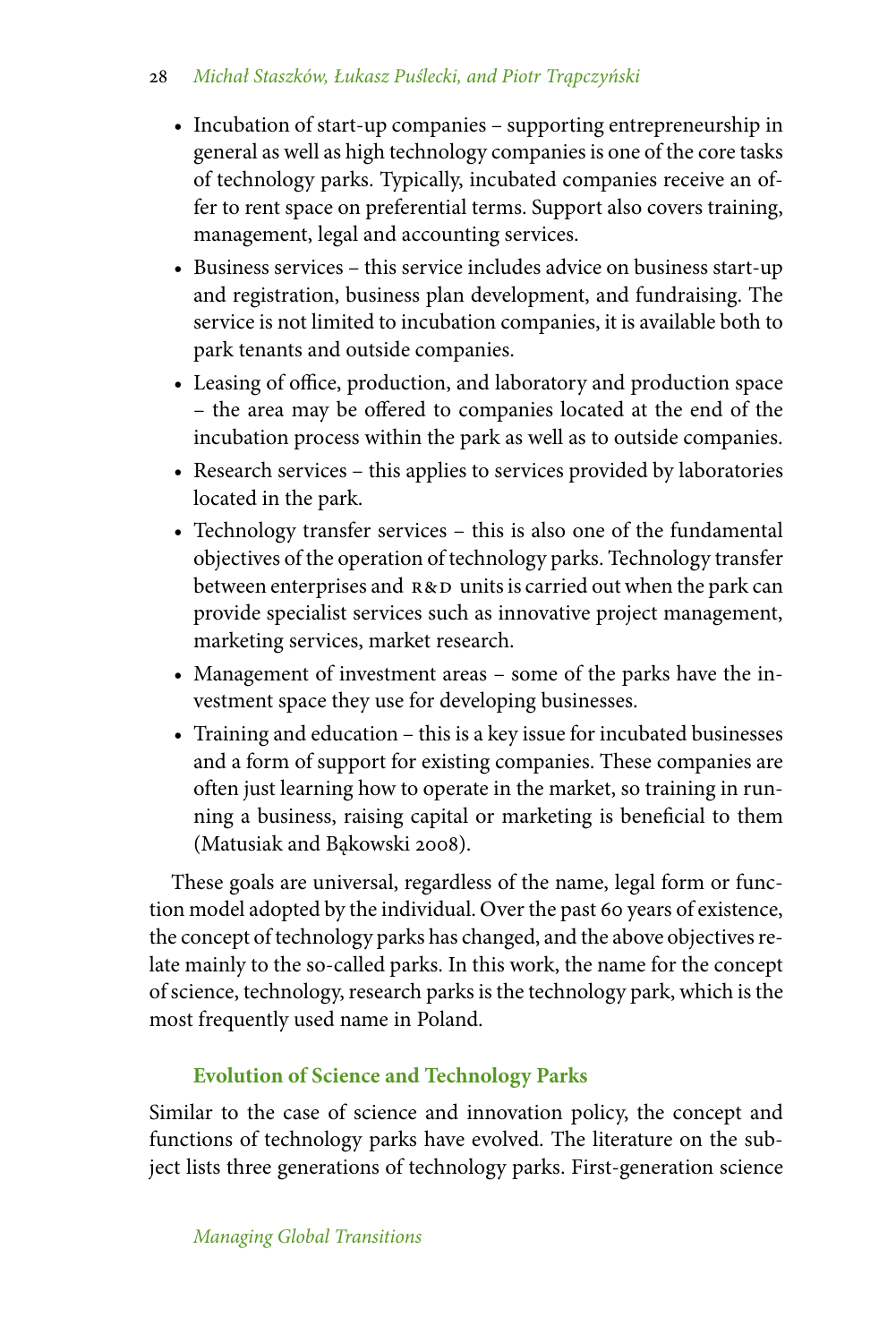parks, created in the 1950s and 80s, were aimed at reindustrialisation, industrial development and the transfer of knowledge. Creation of innovative products was treated as an additional function but not as a significant effect of park tenants' activity (Staszków 2013). The parks in those years were located in or near the university campus, while they were mainly established by the university. They decided to set up parks because they wanted to earn money on unused areas of university buildings. Space rental offer was adapted over the years to the needs of new companies that were no longer subject to the reindustrialisation process. The offer was broadened to research laboratories and other specialized facilities, as well as equipment that enabled companies to create new technologies. At the same time universities, seeing the potential inherent in the concept of science parks, turned their attention to the more commercial use of research, often in cooperation with technology park tenants. Consciously created first generation turned out to be a great success. The best example of this statement is Stanford Research Park, which was initiated by Dr. Ted Terman (Matusiak 2011). During his studies at the Massachusetts Institute of Technology, Terman saw the independent concentration of innovative companies around the university. When he became the chancellor at the Stanford University, he had to cope with the financial problems of the university. He designated an industrial zone for small and medium-sized businesses. Thanks to that, the technology park was established, around which the Silicon Valley was founded with its most innovative companies, including Apple, Intel or AMD.

The success of the first parks caught the attention of public authorities, who began to think of technology parks as a tool of innovation policy. Such approach led to the creation of second-generation parks, mainly in the 1990s. Second generation technology parks, in addition to their existing infrastructure functions, provide broadly defined business services, targeted at the development of innovative companies from specific industries, including IT, biotechnology, and medicine. At first, the concentration on the specific industry was the result of the specialization of the 'parent' university, but with time, the politicians came to the floor. Recognizing certain industries as more forward-looking and more profitable, politicians decided to create specialized science and technology parks, and from this time not only at the universities (Henneberry 1984). This is one of the key points in the evolution of the concept of parks – universities have been ceased to be crucial and parks can be established by commercial companies. The specialization of the park activity brings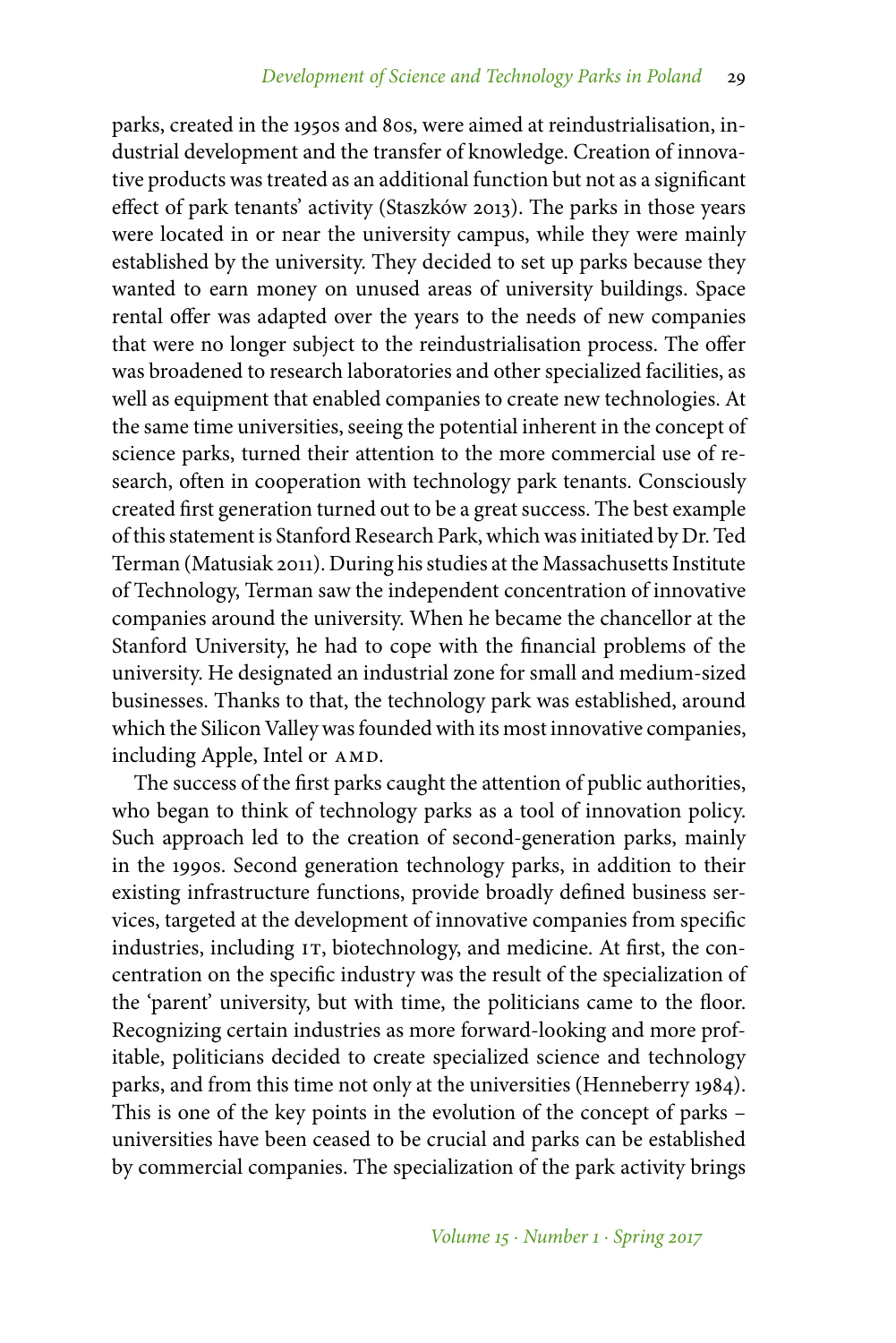#### 30 Michał Staszków, Łukasz Puślecki, and Piotr Trąpczyński



FIGURE 1 Changes in Technology Parks' Functions in Particular Generations

many benefits, such as the concentration of companies in a given industry in one place, which facilitates the flow of knowledge and enables cooperation. Next advantage is the adaptation of the park offer to the needs of a specific group of customers. Another feature of second-generation science parks was their incubation function. Efforts have been made to allow students and graduates to develop their businesses through financial and management support, which is crucial in the early stages of business. Business incubation was possible thanks to the public subsidies. Critics of the concept of parks emphasize that such subsidies weaken the mechanism of market regulation (Pelle, Bober, and Lis 2009). Some of the technology parks have been probably created only because the funding was available, but on the same time, the main objectives of the science park concept went down. As a result, some of the park initiatives, after the eu project is finished, may return to the function of first generation parks, i.e. to offer commercial space for businesses on a regular basis (figure 1). This applies to both second and third generation parks.

Third generation parks are designed to implement innovation policy objectives. They are a part, a tool of regional and national innovation systems. It is emphasized that parks are a tool that will contribute to the increase of the level of innovation and the competitiveness of the economy. They are also intended to help in implementing the Europe 2020 Strategy. As far as functions are concerned, the incubation activity has been complemented by the networking role. Second-generation parks, due to the intensive development of commercial units of this type, have reduced the role of universities. Third-generation parks strongly underline the role of universities in creating knowledge and innovation. Building relationships between park tenants and universities is one of the most important tasks facing the parks.

They are also considered the place where science connects to business, students as well as researchers can realize their ideas through the sup-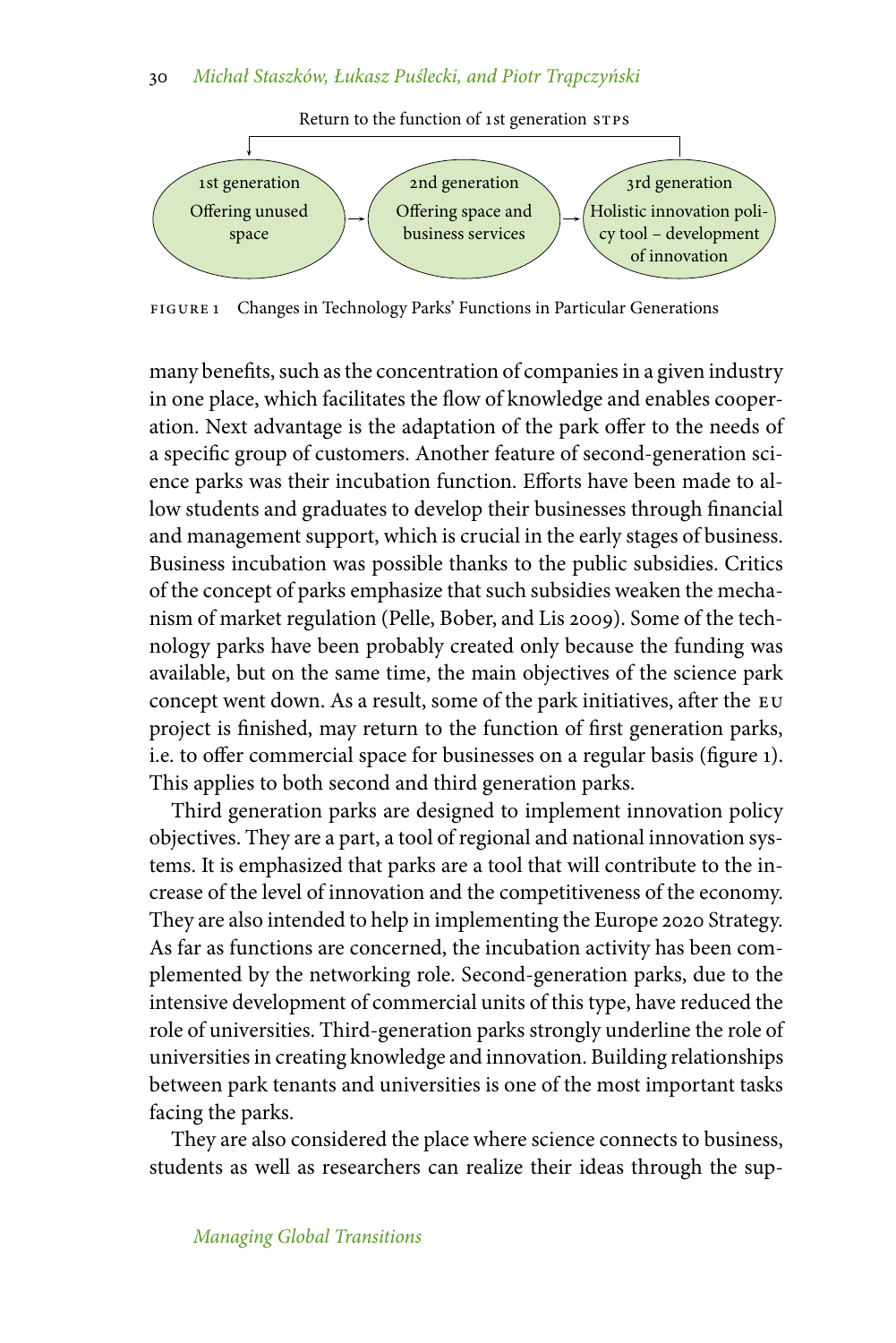| 1950-1980                                                                                                                                                                                                                                                                                        | 1990s                                                                                                                                                                                                                                                                                                                   | 2000 and beyond                                                                                                                                                                                                                                                                                                                                                                                                                                                                                             |
|--------------------------------------------------------------------------------------------------------------------------------------------------------------------------------------------------------------------------------------------------------------------------------------------------|-------------------------------------------------------------------------------------------------------------------------------------------------------------------------------------------------------------------------------------------------------------------------------------------------------------------------|-------------------------------------------------------------------------------------------------------------------------------------------------------------------------------------------------------------------------------------------------------------------------------------------------------------------------------------------------------------------------------------------------------------------------------------------------------------------------------------------------------------|
| • Real-estate operations<br>• Campus-like environ-<br>ment, selling single<br>parcels of land<br>• Focus on industrial<br>recruitment<br>• Few, if any, ties be-<br>tween tenants and<br>university or federal<br>laboratories<br>• Little business assis-<br>tance and few services<br>provided | • Anchor with $R\&D$<br>facilities aligned with<br>industry focus of park<br>• Innovation centres and<br>technology incubators<br>more common<br>• Multitenant facilities<br>constructed to ac-<br>commodate smaller<br>companies<br>• Some support for<br>entrepreneurs and<br>start-up companies<br>provided directly | • More and more mixed-use<br>development, including com-<br>mercial and residential<br>• Increased focus and deeper<br>service support to start-ups<br>and entrepreneurs<br>• Less focus on recruitment<br>- formal accelerator space and<br>plans for technology commer-<br>cialization roles emerging<br>• Greater interest on part of<br>tenant firms in partnering with<br>universities<br>• Universities more committed<br>to partnering with research<br>park tenants<br>• Amenities from day care to |
|                                                                                                                                                                                                                                                                                                  |                                                                                                                                                                                                                                                                                                                         | conference and recreational<br>facilities added                                                                                                                                                                                                                                                                                                                                                                                                                                                             |

table 2 Evolution of Science Parks over Time

NOTES Adapted from World Bank (2010).

port and experience of the university, on the one hand, and the capital of private entrepreneurs located in the park on the other hand. The most important features and functions of technology parks in the three stages of the park concept evolution are presented in table 2.

At present, the parks, both mature and in the early stages of development, are assumed to be third generation parks. This is primarily due to the functions to which they were appointed, and to the assumptions of the innovation policy of which they are part. In this paper, the described aspects also apply to third generation parks.

#### **Different Organizational Models of STPS**

Professor John Allen, a long-time director of Manchester Science Park and a two-time ukspa president, has identified four models defining the formation of technology parks, which to some extent determine the nature of the unit (Allen 2007):

- alliance-driven,
- university-driven,
- company-driven, and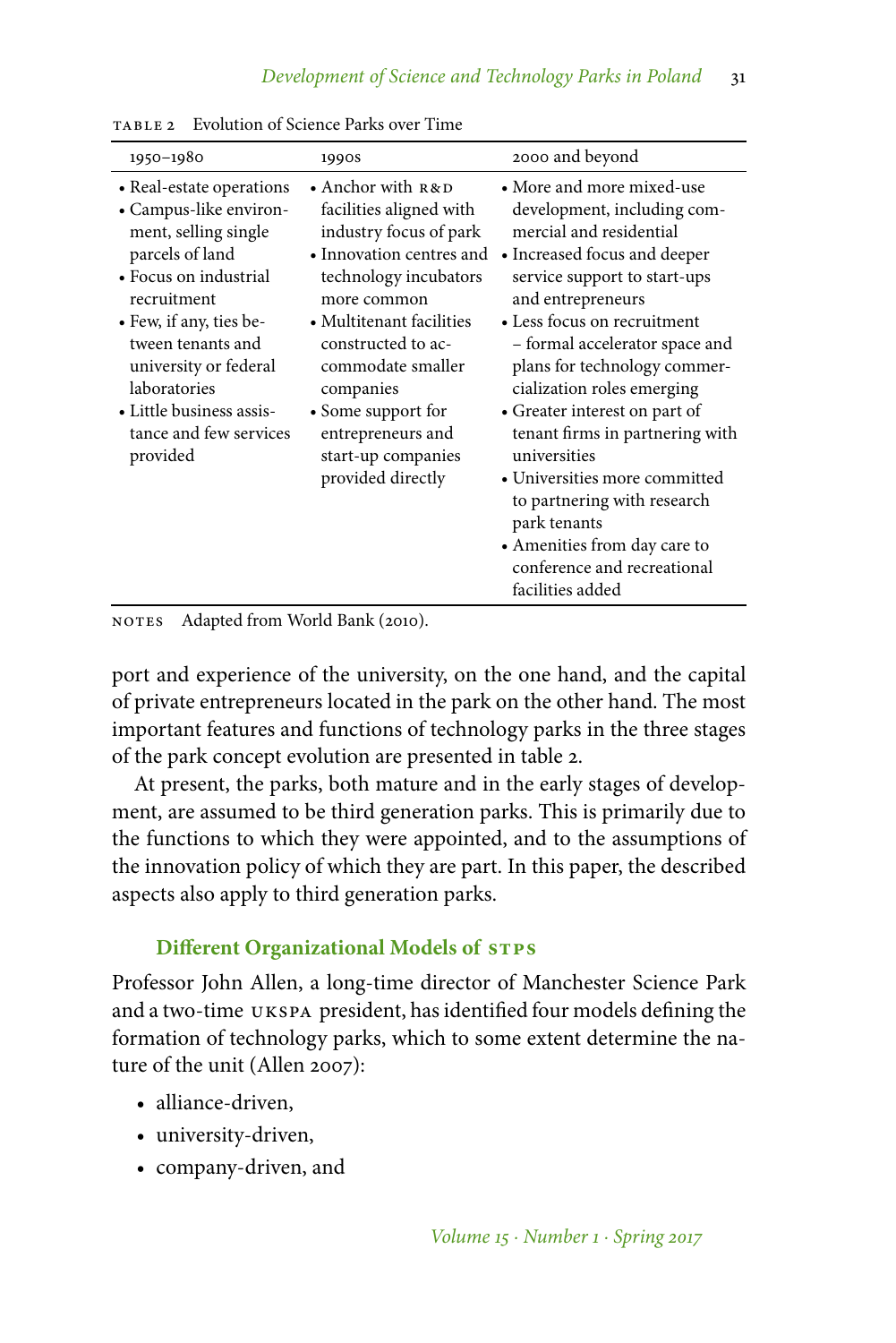| Model    | Main features                                                                                                                                                                                                                                                                                                                                                                                                                                                                                                                                                                                                           |
|----------|-------------------------------------------------------------------------------------------------------------------------------------------------------------------------------------------------------------------------------------------------------------------------------------------------------------------------------------------------------------------------------------------------------------------------------------------------------------------------------------------------------------------------------------------------------------------------------------------------------------------------|
| Partners | • Partners – two or more partners (both public and private) work together<br>to develop a technology park.<br>• The common goal is an economic development based on knowledge<br>transfer and innovation development.<br>• Public funding enables park construction and infrastructure develop-<br>ment.<br>• A separate organization is established that manages the park develops,<br>develops and implements strategic objectives.                                                                                                                                                                                   |
|          | University • Technology park operates within a university campus, the university<br>owns land or infrastructure, thus earning revenue.<br>• A significant portion (usually over 40%) of tenants are spin-off or start-<br>up companies, also founded by students and university graduates.<br>• A large number of researchers are involved in the activities of park ten-<br>ants, as directors, mentors, partners, etc.<br>• Entrepreneurship and management are an important part of university<br>study programs.<br>• Incubation service for spin-off companies operating in the local envi-<br>ronment is offered. |

table 3 Four Models of Creation of stps' and Their Main Features

*Continued on the next page*

• cluster-driven.

The models mentioned above are primarily related to the park's stakeholders. It is also the most common cause of differences in naming and defining technology parks. The characteristics of each model are shown in table 3.

The most commonly used model in Poland is the partnership approach in which the decision to launch a park is undertaken by public bodies. Examples of parks operating on the basis of partnership approach are Technopark Gliwice (the founder were the Gliwice city, Silesian University of Technology and Katowice Special Economic Zone), Lodz Regional Science and Technology Park (Łódź City and Marshal's Office, as well as three biggest public universities: Lodz University of Technology, Lodz University and Medical University, and representatives of business: Lodz Chamber of Commerce and Industry), Torun Technology Park (regional and local authorities and Nicolaus Copernicus University in Toruń). In all of the above examples, the founders are also higher education institutions, but in this case, we cannot talk about the university model, as the main initiators and stakeholders are local government units. Furthermore, the parks are not located in or near an academic campus. An ex-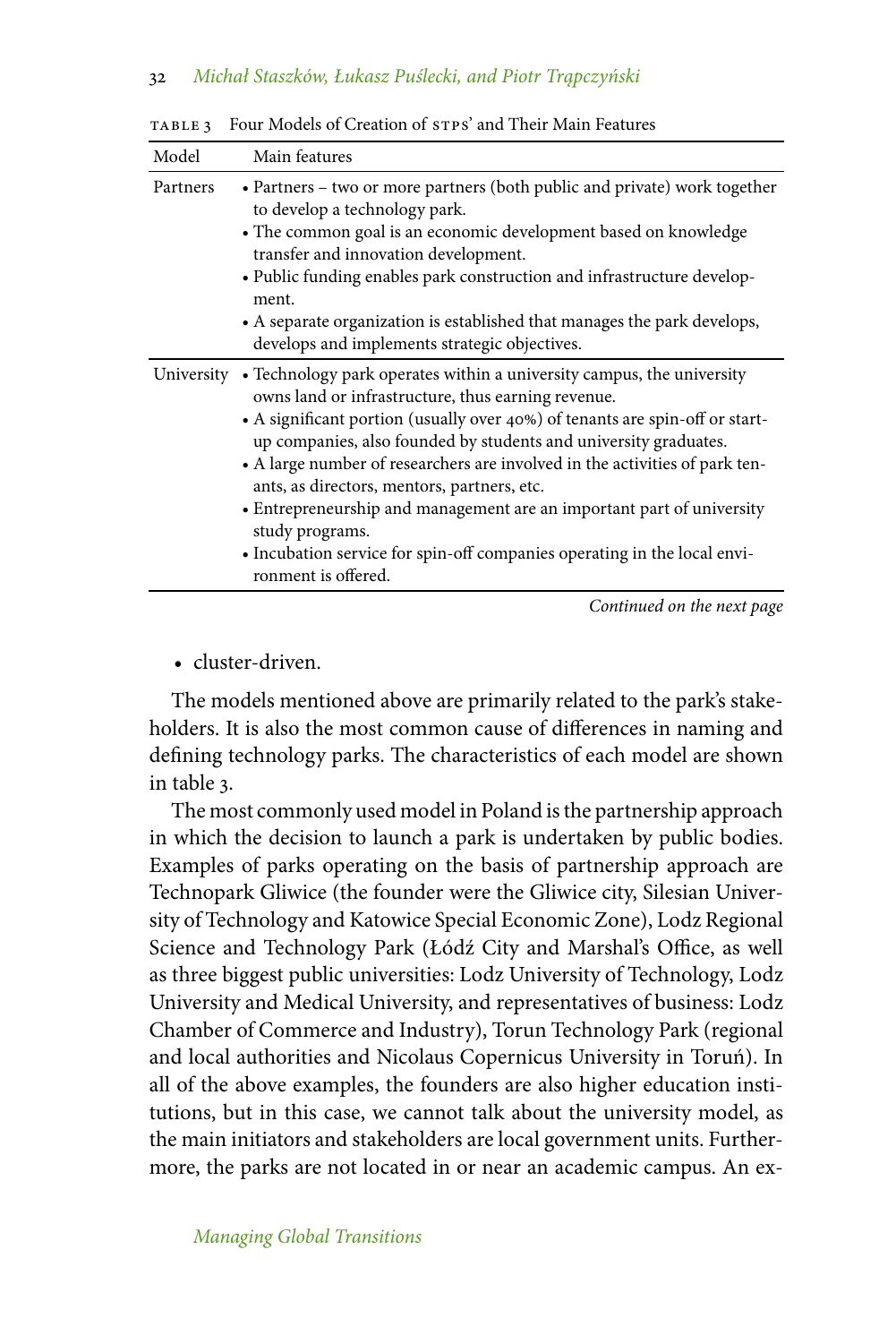| TABLE <sub>3</sub> | Continued from the previous page |  |  |
|--------------------|----------------------------------|--|--|
|--------------------|----------------------------------|--|--|

| Corporate | • Anchor tenant, usually a firm with a well established market position,<br>occupies the majority of the park property.<br>• The presence of a large player attracts other tenants, including the par-<br>ticipants of the main tenant supply chain.<br>• In the contacts between the main tenant and other tenants, the open<br>innovation model is used.<br>• In the case of a university affiliation, the principal tenant has a strong in-<br>fluence on research, often involving products or services that he creates.<br>• The university also adapts the program to the specific characteristics of<br>the principal tenant's activities, enabling graduates to find work in one of<br>the companies located within the park. |
|-----------|---------------------------------------------------------------------------------------------------------------------------------------------------------------------------------------------------------------------------------------------------------------------------------------------------------------------------------------------------------------------------------------------------------------------------------------------------------------------------------------------------------------------------------------------------------------------------------------------------------------------------------------------------------------------------------------------------------------------------------------|
| Group     | • The park is made up of a group of companies from a given sector, close<br>to the geographical distance.<br>• This type of partnership is designed to provide a service tailored to the<br>needs of the group members.<br>• The links to knowledge builders are created by the demands of compa-<br>nies, and are not forced by government policy or university specializa-<br>tion.<br>• There is no single landowner or infrastructure owner.<br>• This is a concept that supports economic development through the<br>creation of science cities.                                                                                                                                                                                 |

NOTES Authors' elaboration based on Allen (2007).

ample of a park operating based on a university model is the Poznań Science and Technology Park, which is the first technology park in Poland, and was founded as the initiative of the Adam Mickiewicz University in Poznan. The managing body is the Foundation of Adam Mickiewicz University in Poznan. The current president of the foundation and director of the park is Professor Jacek Guliński. The park authorities also have other university researchers, which is consistent with the characteristics of the university park approach described above. The incubation function is strongly developed, which focuses on economic activity of students, postgraduates and graduates, as well as academics, mainly from high technology industries such as biotechnology and IT. The university model is most common in the United States and the United Kingdom. This is due to the previously mentioned stages of the evolution of the parks that were originally established within the universities.

## **Science and Technology Parks in Poland**

The first technological park in Poland was the Poznań Science and Technology Park, founded in 1995 on the initiative of the Adam Mickiewicz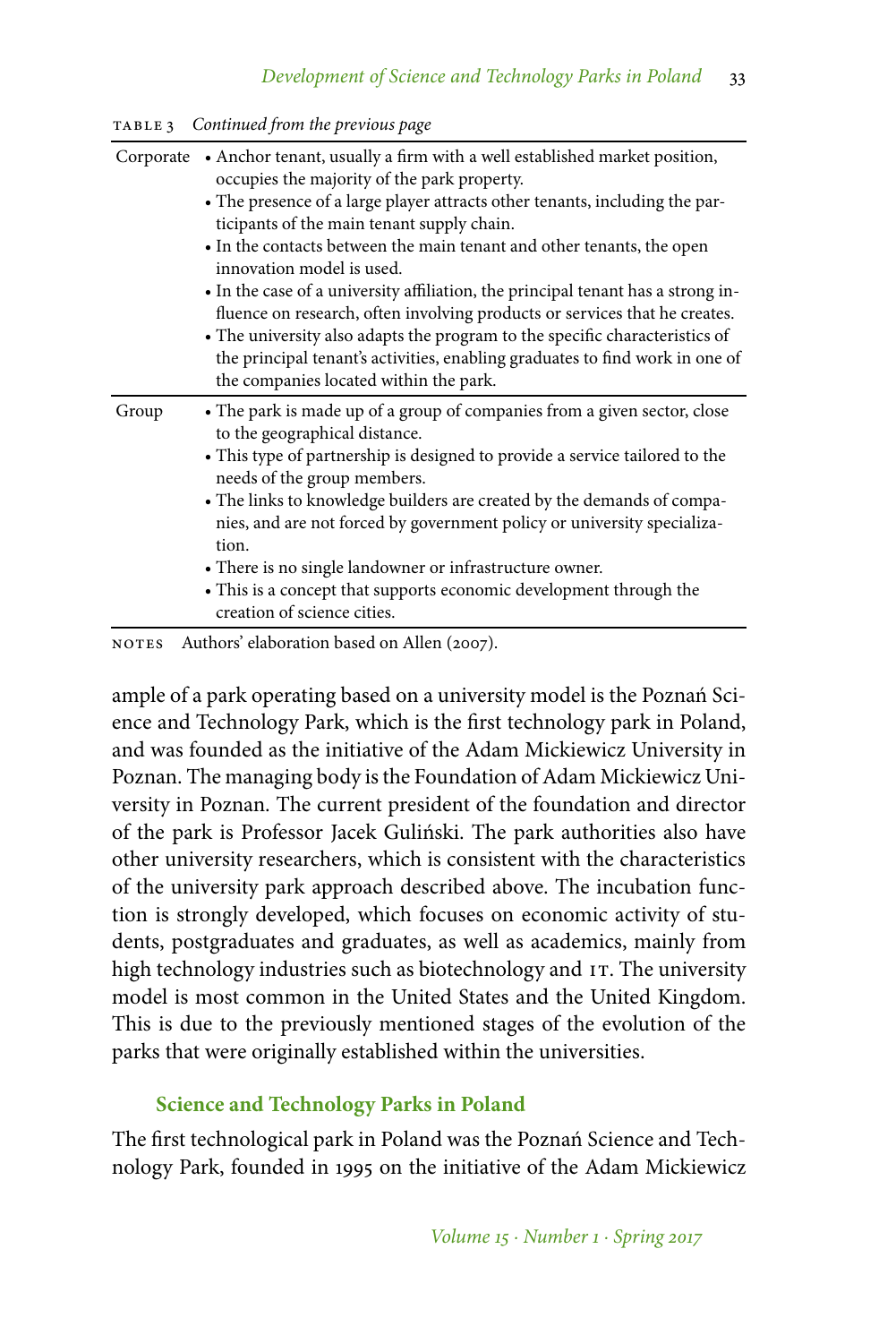

Location of Science and Technology Parks in Poland (authors' elaboration based on Bakowski and Mażewska 2015)

figure 2

University. According to the Association of Organizers of Innovation and Entrepreneurship Centers (sooipp), which are considered equivalent to AURP or IASP, there are currently 42 technology parks in Poland. sooipp also conducts cyclical research on technology parks and other Innovation Support Centres in Poland. The last study was held in 2014 and the data contained in this section are taken from the report, edited by Aleksander Bąkowski and Marzena Mażewska (2015).

Until 2000, only 9% of the 42 identified technology parks were created in Poland. 36% were appointed in 2001–2005, another 33% in 2006–2010, 21% in 2011–2014. The noticeable decrease in the emergence of parks is due to the limited resources available from European funds for this purpose. Some of the initiatives in previous years have been suspended, three parks have not started, and two have been liquidated. There are many reasons for this – first and foremost, the misidentified need to locate the park at a given location, the lack of demand for technology parks, the failure to tailor the service portfolio to potential clients, and, for example, the incorrect management of the park.

Parks are located in all voivodships; their location is shown in figure 2. The layout of technology parks is not uniform; six units of this type are located in the Wielkopolska Region and Śląskie voivodeships, five in the Lower Silesian voivodeship, in other voivodships there are one to three parks. The fact that there are six technology parks in Wielkopolska does not affect the development of the entire region, as they are located in or around Poznań itself. In Poznań, or close neighbourhood, there are:

- Poznań Science and Technology Park of the Foundation of the Adam Mickiewicz University;
- Nickel Technology Park Poznan (YouNick) a park located in Złotniki near Poznań, it is the first non-public technology park in Poland;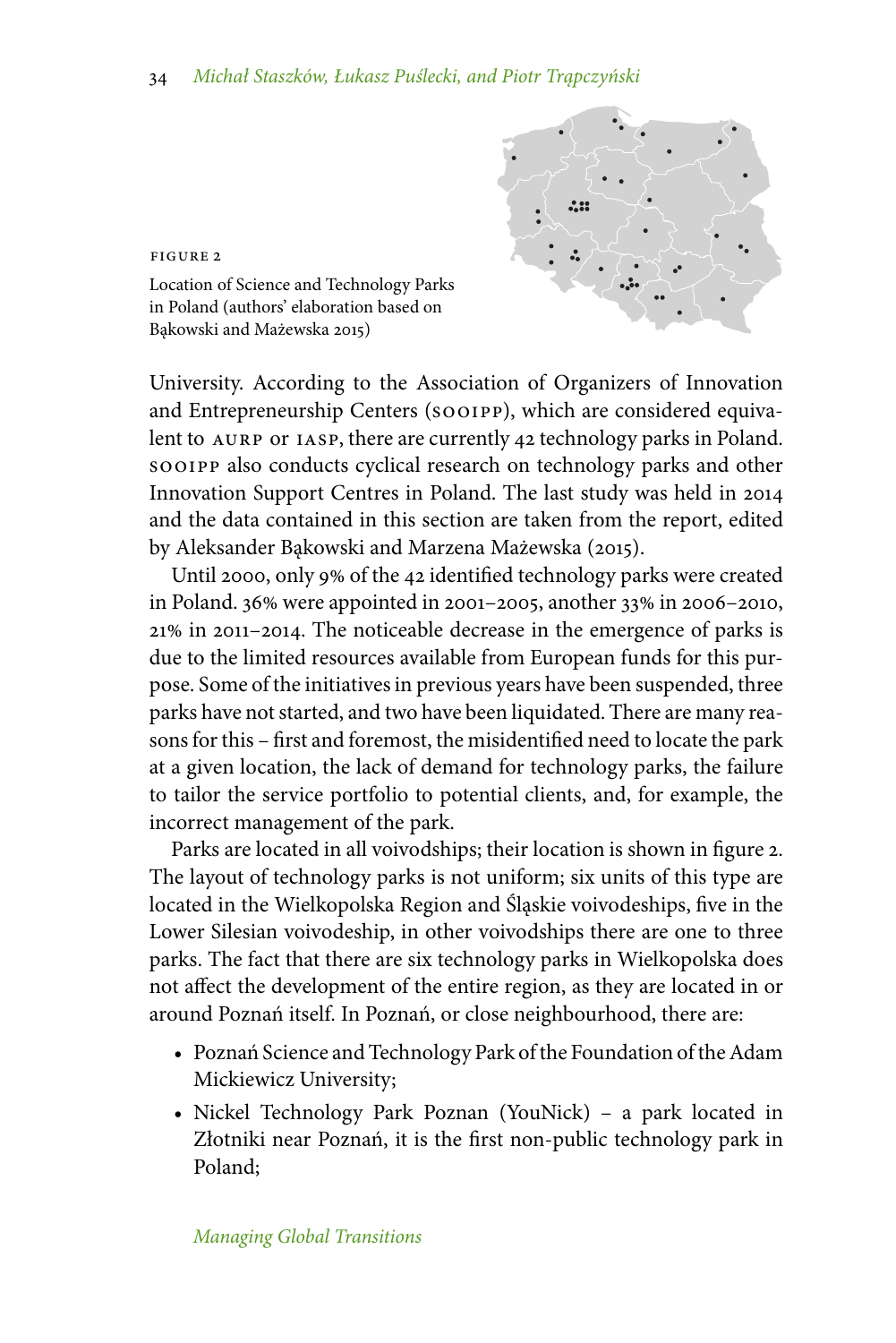| Usable area of buildings at the disposal of the institution in total $(m2)$ |        |
|-----------------------------------------------------------------------------|--------|
| Office space for own use $(m2)$                                             | 22001  |
| Usable area for rent $(m2)$                                                 | 154490 |
| Own laboratory surface $(m2)$                                               | 14090  |
| Laboratory space for rent $(m2)$                                            | 20383  |
| Didactics/seminar rooms (number)                                            | 129    |
| Meeting rooms (number)                                                      | 92     |
| Computer laboratories (number)                                              | 18     |

table 4 Infrastructural Potential of Technology Parks in Poland

NOTES Adapted from Bakowski and Mażewska (2015).

- Eureka Technology Park in Dąbrówka near Poznań;
- Poznań Industrial and Technological Park, where the main shareholder is the city of Poznań;
- Noble Tower Technology Center;
- Luvena Technology Park in Luboń.

Such a high concentration of technology parks in one place is unfavourable and may contribute to lowering the efficiency of the operation. High competition means that parks want to fill free spaces do not use specialization, accepting tenants from each industry. Some of the parks have no formal connection with the university, only Poznań Science and Technology Park operates in conjunction with the Adam Mickiewicz University, and Poznań Industrial Technology Park works in agreement with Poznań University of Technology.

Most parks in Poland operate based on an integrated model, which determines their ownership structure. 52% of parks operate as a limited liability company, 24% operate as a joint stock company, 19% as a budgetary unit, 2% as a foundation, 2% within the university. However, the links with the university are noticeable because the equity in the parcels are covered by 18 universities, similarly as with the iasp data, information on the volume of shares is not available.

The infrastructure of the Polish technology parks is well developed, mainly thanks to funds obtained from eu. Offices are tailored to the latest trends that foster creativity and knowledge flow. Twelve parks also have laboratories adapted for biotechnological research. The infrastructural potential of Polish parks is presented in table 4.

The scope of services provided to park tenants coincides with the port-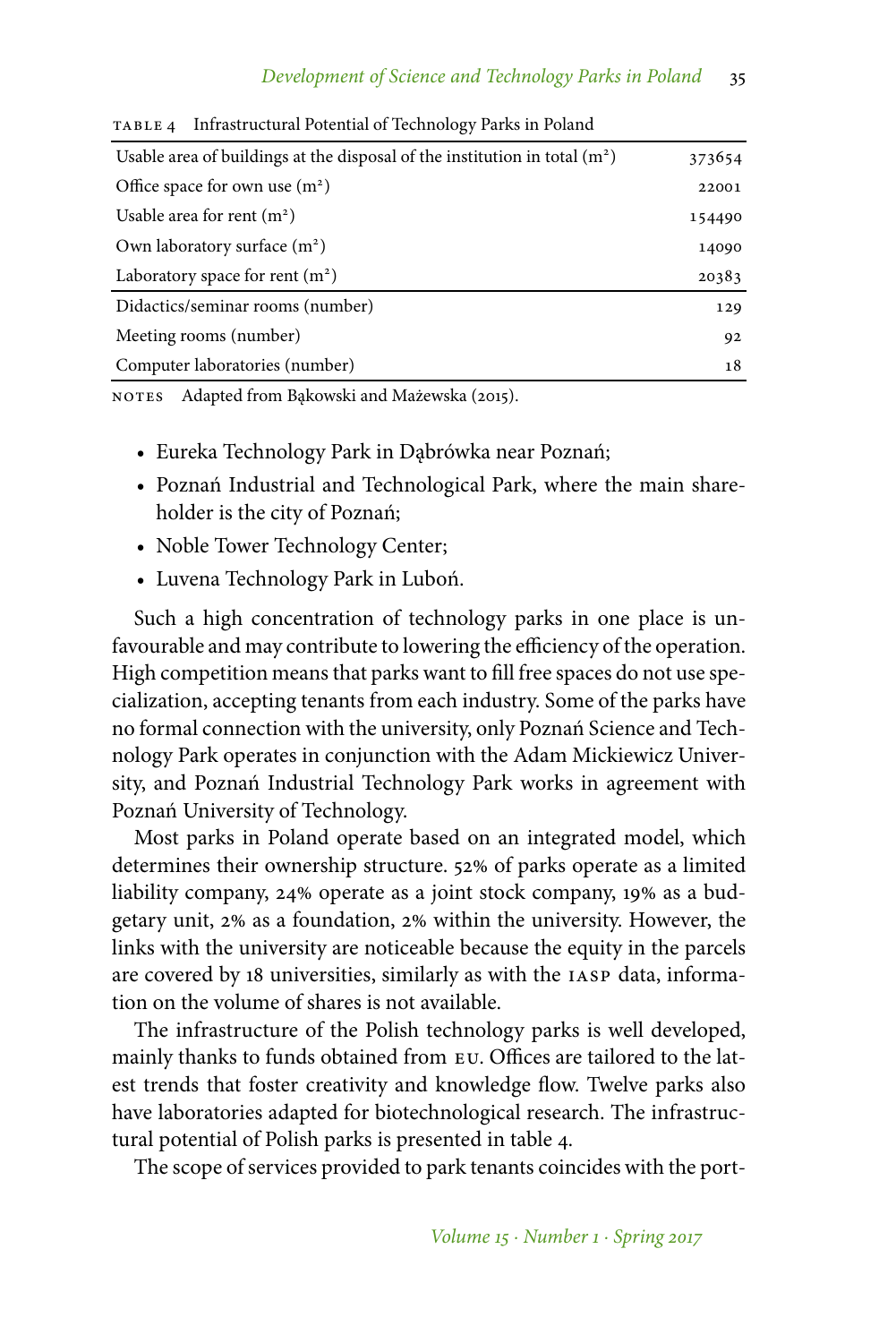#### 36 Michał Staszków, Łukasz Puślecki, and Piotr Trąpczyński

| Service                                                                                                   | 2011 | 2013 |
|-----------------------------------------------------------------------------------------------------------|------|------|
| Help with contacting the technology vendor or customer                                                    | 32   | 50   |
| Consultation and selection of innovative ideas                                                            |      | 44   |
| Prepare a bid or ask for technology                                                                       | 18   | 36   |
| Collaboration abroad – internationalization                                                               |      | 36   |
| Market analysis and definition of market potential and technical<br>development possibilities of the idea |      | 36   |
| Consultancy on the protection of intellectual property rights<br>for companies                            | 45   | 33   |
| Advisory support in technology deployment                                                                 | 32   | 28   |
| Technological audit                                                                                       |      | 28   |
| Develop a plan for implementing an innovative solution                                                    |      | 28   |
| Help in developing prototype solution, product or ready for product<br>testing                            |      | 22   |
| Help in negotiating and concluding contracts between the customer<br>and the technology provider          | 18   | 22   |
| Park did not implement this type of service in 2013                                                       |      | 22   |
| Searching for specific technologies according to companies orders                                         | 27   | 17   |
| Monitor technology implementation or contract implementation                                              |      | 14   |
| Evaluation of technology on behalf of companies                                                           |      | 14   |
| Defining the transfer object                                                                              | 32   | 11   |
| Market tests of prototypes of products/services                                                           |      | 6    |
| Certification of solutions/technology/products                                                            |      | 3    |

TABLE 5 Services Offered by Polish Technology Parks (%)

NOTES Adapted from Bąkowski and Mażewska (2015).

folio of technology parks in the United States and presented in the iasp report (table 5). However, the fact that the most popular service (assistance with contacting the supplier or technology user) is offered only in the 50% of surveyed parks may indicate that the offer of many entities is not adjusted to the needs of their tenants. The lack of availability of such activities means that the role of technology parks is often limited to the role of an office building. Another reason for this may be the lack of competence of technology park workers to provide specialized services. The solution should be to outsource some tasks to specialist businesses, or to attract companies that could provide services to other tenants.

In 2013 in technology parks in Poland 1,072 tenants were identified, compared to 656 in 2011. This trend is positive, but only 50% of tenants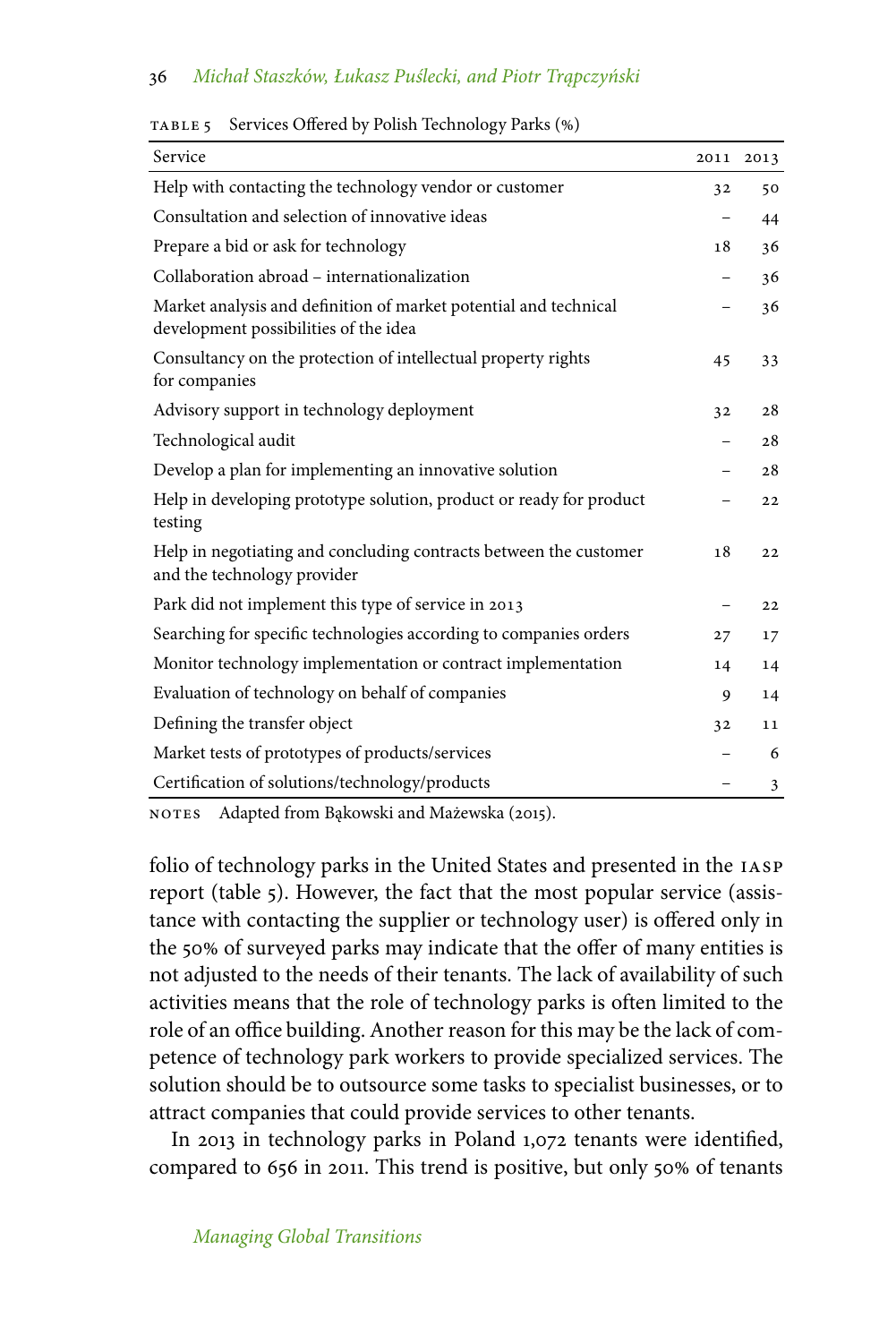are considered to be innovative companies. Within the group 25% are IT companies, the remaining 25% are professional, scientific and technical. 12.35% of companies operate in the trade, 17.2% in manufacturing, 3.97% in construction, and 16.3% other industries. Such a structure of tenants should be considered as unfavourable from the point of view of innovation policy assumptions, in which technology parks should support companies from highly regarded industries. The average annual budget of the technology park in 2013 was PLN 7.19m, and revenues are generated mainly from rental space (32.51%). National and local grants are also very popular, accounting for around 36% of the park's budget, while in 2011 they accounted for approximately 53%.

In the next few years, the budget structure should change as most parks in Poland are in a growth phase, so the budget should be more financed from rental space and additional services. The decline in the number of technology parks may be a result of the exhaustion of eu funds, while the remaining revenues are not enough for the current operation of the park and the repayment of loans. At present, the revenues from services and training are negligible, so in the next few years technology parks may be closed and converted into premium class offices.

# **The Importance of Science and Technology Parks for the Development of New Modes of Cooperation in the Biopharmaceutical Industry**

Following the results of pwc study, any innovative pharmaceutical company participates on average in at least five projects aimed at building a coalition inside the industry. In Poland, we can find number of clusters and numerous science and technology parks (STPS) that offer the infrastructure for the development of innovative biotechnological and pharmaceutical products – in particular, the laboratory space. Science and technology parks (STPS) also contribute to the development of biotechnology and pharmacy in Poland. STPS promote the transfer of knowledge from universities to business (Staszków 2013). We can distinguish following clusters and STPS operating in biopharma in Poland: Poznan Science and Technology Park, Nickel Technology Park Poznan, Wielkopolska BioRegion, Gdansk Science and Technology Park, Pomeranian Science and Technology Park, InnoBioBiz Lodz Cluster, BioTechMed Technology Centre, Lodz Technopark, Polish Technological Platform of Innovative Medicine, Biocentre Ochota Consortium, Nutribiomed Cluster, Wroclaw Research Centre EIT+, Wroclaw Technology Park, LifeScience Cluster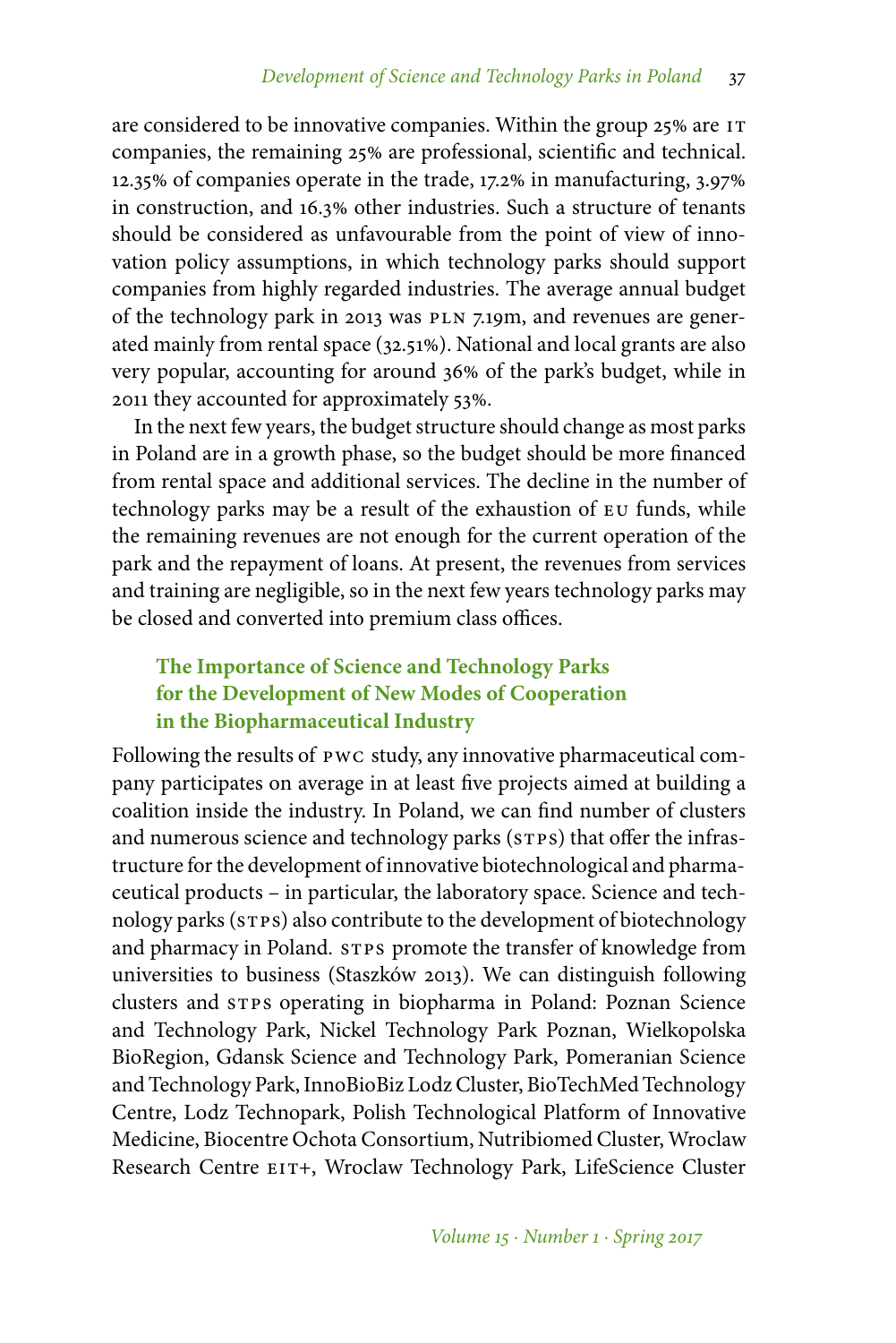

- 1. Gdańsk Science and Technology Park, Pomeranian Science and Technology Park
- 2. Poznan Science and Technology Park, Nickel Technology Park Poznan, Wielkopolska BioRegion
- 3. InnoBioBiz Łodź Cluster, BioTechMed Technology Centre, Łodź Technopark
- 4. Polish Technological Platform of Innovative Medicine, Biocentre Ochota Consortium
- 5. Nutribiomed Cluster, Wroclaw Research Centre eit+, Wroclaw Technology Park
- 6. LifeScience Cluster Krakow, Jagiellonian Centre of Innovation
- (a) Danisco Biolacta (b) GlaxoSmithKline
- (c) Novartis, Nycomed
- (d) DSM Nutritional Products, Bayer CropScience, Servier, Roche, Astra Zeneca, Krka
- (e) us Pharmacia, Sanitas, Maco Pharma
- (f) Teva/Pliva (g) Baxter (h) Sanofi, Valeant

FIGURE 3 The Biggest FDI in the Pharmaceutical Industry and Location of Biopharmaceutical Clusters (letters) and stps (numbers) and Possible Open Innovation Alliances (oia, dashed circles) in Poland (based on paiiiz 2012)

Krakow, Jagiellonian Centre of Innovation (Puślecki and Staszków 2015; Staszków 2013) (figure 4).

Taking into account the number of entities involved in Polish biopharmaceutical industry, especially pharmaceutical companies, STPS, universities and research institutes and clusters, it can be concluded that they can successfully apply the model of cooperation based on open innovation alliances.

# **Conclusions**

Technological parks are differentiated in terms of age and ownership structure, and their names change depending on the country they are in. However, the merit of all park initiatives is the goals they should pursue. These are:

- Creation of a friendly environment supporting the development of innovation and entrepreneurship;
- Offering space for researchers and students to collaborate with business;
- Creation and development of knowledge-based enterprises through financial and management support;
- Creating new jobs and, as a result, contributing to increasing the well-being of the society.

Technological parks, as a tool of innovation policy of countries and regions, are to contribute to increasing the level of innovation, both at the local and national level. On the other hand, these are business entities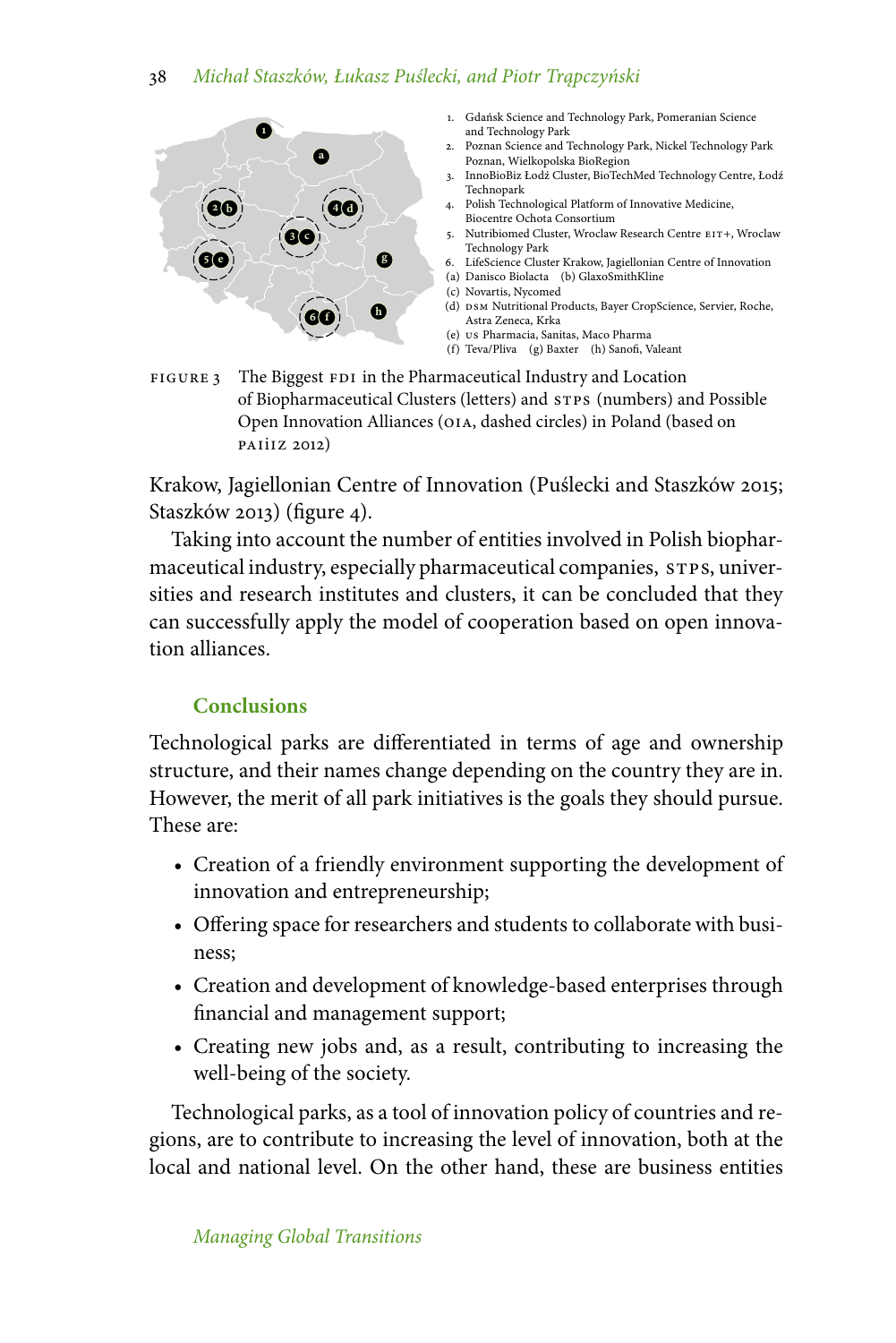that operate and compete on the market with other entities, and therefore equally important, though rarely mentioned, are economic objectives such as raising eu funds or making a profit. The specific objectives are conditioned by the stage in which the technological park is located. In the beginning phase, the most important issue is the raising of funds and the time and cost of building the park. Only in the later stage, in the growth and maturity phase the political objectives are gaining in importance – the development and incubation of new companies or the creation of jobs.

Examples of parks in the United States show that they are capable of meeting their statutory goals. The major source of success is the high involvement of universities in park development and management, which is not the case for Polish entities. Due to the public nature of the parks in the United States, the issue of profit seems to be less important, so the main goal is to implement the political and social assumptions. Polish parks are characterized by a diversified ownership structure, but their objectives should be consistent with regional innovation policy, so it is worthwhile to focus on building relationships and networking of the park among all its stakeholders, including regional innovation systems, research units, independent experts and financial institutions. As far as finances are concerned, Polish units focus mainly on local or EU funding, but in the longer run, it is necessary to balance the budget with rents and additional services. An element of great concern of American park managers is the industry profile of tenants. It is also an aspect that should be noted in Polish parks. However, in order to attract tenants with the right profile, parks need to increase the number of pro-innovation services actually provided. They should be provided not only to tenants, but also to external clients, which will help diversify the budget. Managers of American parks and academics stress the importance of defining a strategy for the development of a technology park, as well as the selection of managerial staff who will understand the specific function and objectives of technology parks.

Taking into account the above elements in the development of technology parks and regular evaluation of their effectiveness can contribute to the better functioning of parks in Poland. In result a successful cooperation with academia and science and technology parks will make it possible for biopharmaceutical companies in Poland to reduce the risks, costs of research (preserving and protecting intellectual property), and above all increase the likelihood of better therapeutic treatment for pa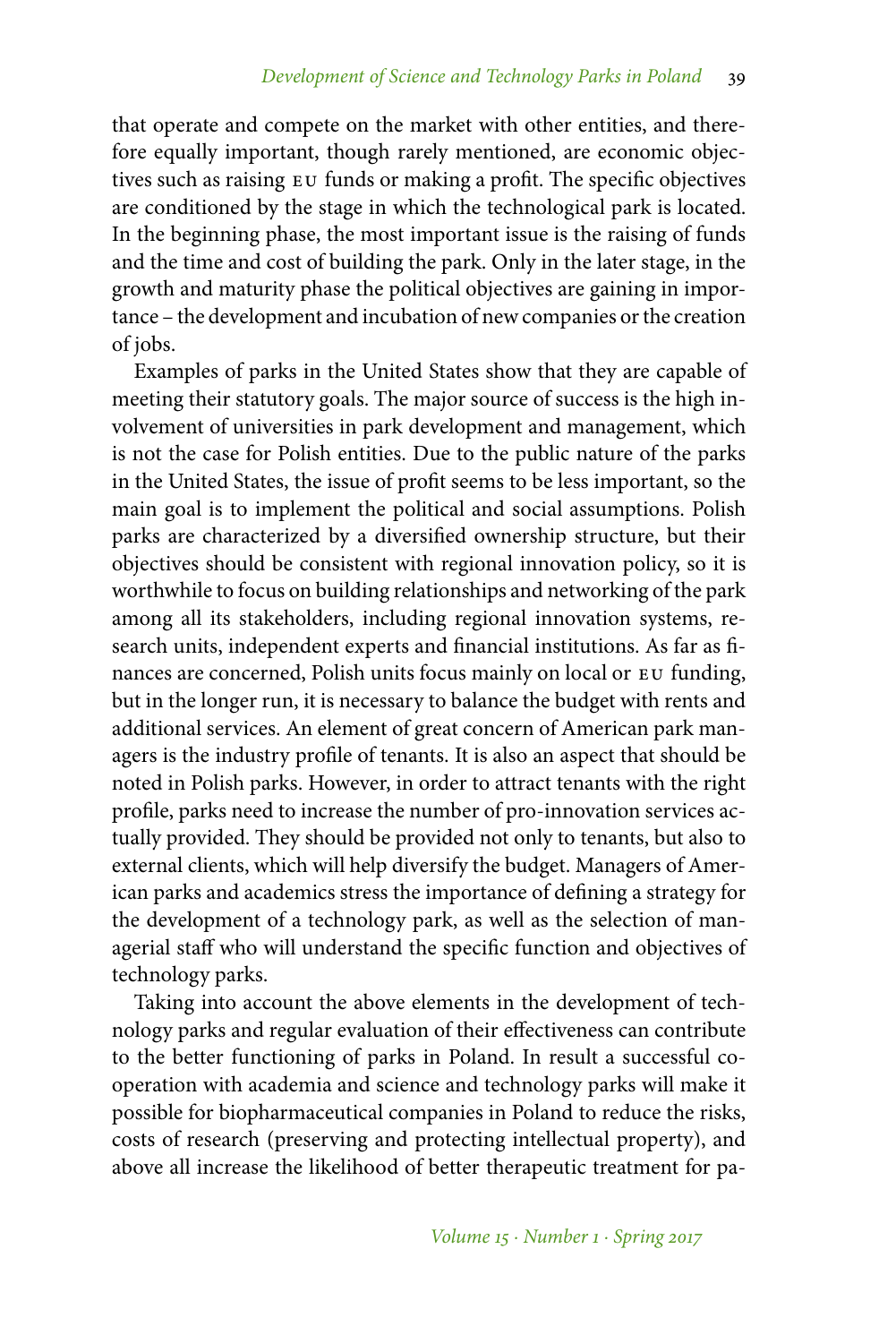tients, and to develop new modes of cooperation like open innovation alliances.

#### **Notes**

1 This paper includes findings from the research project financed by the research grant of the National Science Centre (Poland) awarded based on the decision no. DEC-2015/19/D/HS4/00414.

#### **References**

- Allen, J., 2007. *Third Generation Science Parks.* Manchester: Manchester Science Park.
- Almeida, A., C. Santos, and M. R. Silva. 2009. 'Bridging Science to Economy: The Role of Science and Technologic Parks in Innovation Strategies in "follower" regions.' Working paper, Universidade do Porto, asap – the Association of Strategic Alliance Professionals, Porto.
- Asheim, B. T., and L. Coenen. 2005. 'Knowledge Bases and Regional Innovation Systems: Comparing Nordic Clusters.' *Research Policy* 34 (8): 1173–90.
- B˛akowski, A., and M. Mażewska. 2015. *Ośrodki innowacji i przedsi˛ebiorczości w Polsce: Raport 2014.* Warsaw: Stowarzyszenie Organizatorów Ośrodków Innowacji i Przedsiębiorczości w Polsce.
- Castells, P., and P. Hall. 1994. *Technopoles of the World: The Making of the 21th Century Industrial Complexes.* London: Routledge.
- Felsenstein, D. 1994. 'University-Related Science Parks "Seedbeds" or "Enclaves" of Innovation?' *Technovation* 14 (2): 93–110.
- Henneberry, J. M. 1984. 'British and American Science Parks: A Comparison.' *Property Management* 2 (4): 301–13.
- iasp. 2012. *Science and Technology Parks Throughout the World: iasp General Survey 2012.* Campanillas: iasp.
- Link, A. N., 2009. 'Research, Science and Technology Parks: An Overview of the Academic Literature.' In *Understanding Research, Science and Technology Parks: Global Best Practice; Report of a Symposium,* edited by C. W. Wessner, 127–39. Washington, DC: The National Academies Press.
- Link, A. N., and J. T. Scott. 2007. 'The Economics of University Research Parks.' *Oxford Review of Economic Policy* 23 (4): 661–74.
- Matusiak, K. B., 2008. *Innowacje i transfer technologii: słownik poj˛eć.* Warsaw: PARP.
- Matusiak, K. B., 2011. *Strategiczne obszary rozwoju parków technologicznych.* Warsaw: Polska Agencja Rozwoju Przedsi˛ebiorczości.
- Matusiak, K. B., A. B˛akowski. 2008. *Wybrane aspekty funkcjonowania parków technologicznych w Polsce i na świecie.* Warsaw: parp.